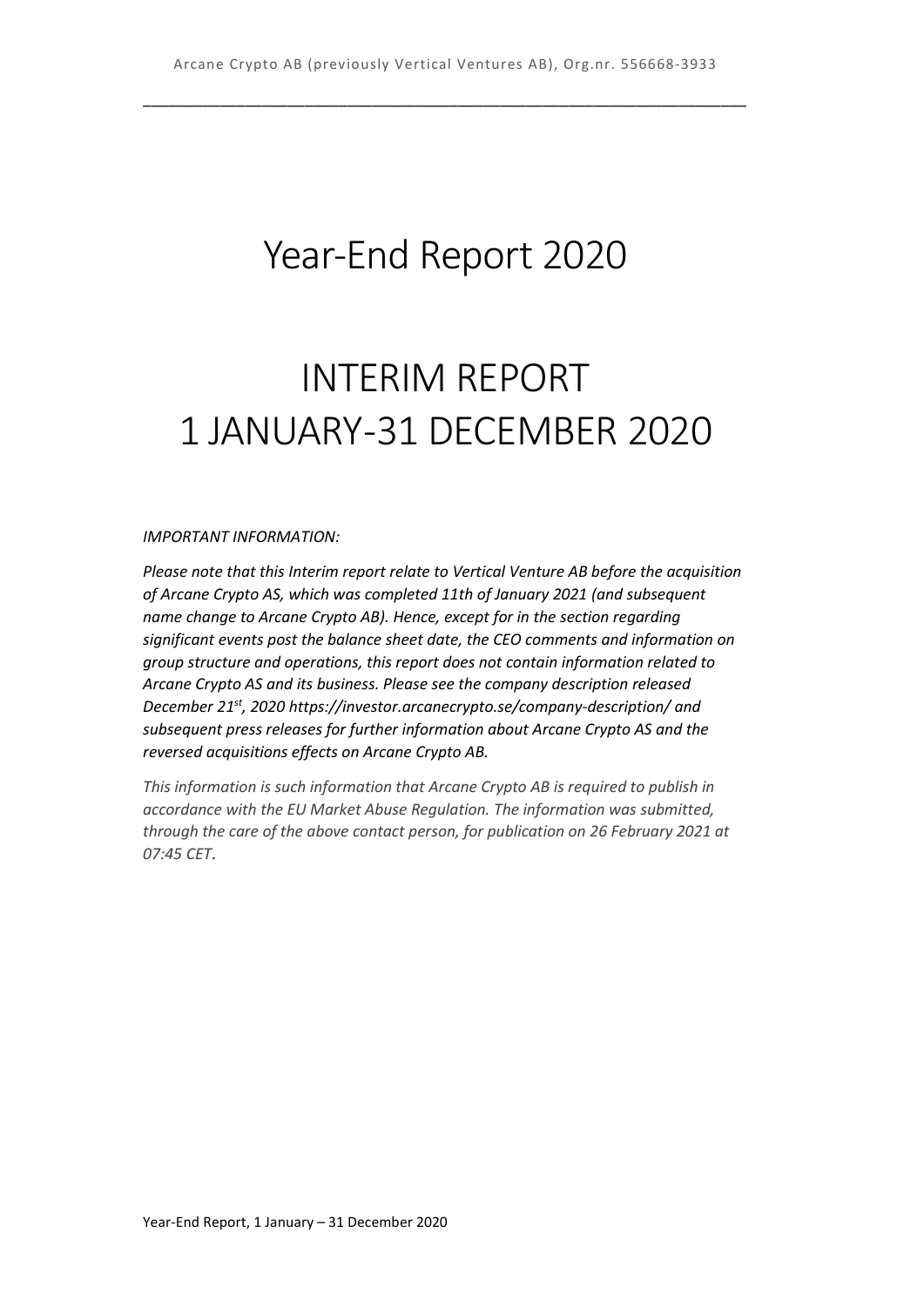Arcane Crypto AB, previously named as Vertical Ventures AB, founded in 2004, is a Swedish public limited liability company which has been listed on First North since 2008.

Vertical Ventures' business concept was to run projects and companies in various market verticals within loyalty through its own projects and active coownership. Vertical Ventures divested its operating business, the loyalty platform Wifog, to Transiro Int. AB during the autumn of 2019. During the 1 half of 2020 the company negotiated for an acquisition of Tongdow E-commerce Co Ltd which was ended on July  $2<sup>nd</sup>$ , 2020. On the same day, the company announced an LOI to acquire Arcane Crypto AS. On 4 August 2020, Vertical Ventures entered into a share purchase agreement regarding the acquisition of all shares in Arcane Crypto through a directed issue of up to 7,327,666,667 shares in Vertical Ventures. The Reversed Acquisition was approved by the extraordinary general meeting in Vertical Ventures on 11 January 2021. After the completion of the Reversed Acquisition, Arcane Crypto's shareholders have a holding of approximately 93.1 percent of the shares and the votes in Vertical Ventures and Vertical Ventures' existing shareholders will have a holding of approximately 6.9 percent of the shares and the votes in Vertical Ventures.

Arcane Crypto AS, founded in 2009, is a Norwegian limited liability company with main office in Oslo, Norway. Arcane Crypto, with the current business lines since 2018, operates internationally with local offices in Stockholm and London. Arcane Crypto's vision is to support the financial system of the future. Arcane Crypto develops and invests in projects focusing on bitcoin and digital assets to build a bridge between the new digital economy and the traditional economy. Arcane Crypto operates in a fastgrowing sector,1 where there are few other publicly traded alternatives.

Arcane Crypto AS will be consolidated into Arcane Crypto AB from Year 2021 and onwards and hence is not included in the financial statements for 2020. It shall be noted that the year-end report for 2020 is not representative for Arcane Crypto AB business since it only includes Vertical Ventures activities. For a more detailed description of Arcane Crypto including proforma financial statement please see the company description a[t https://investor.arcanecrypto.se/company-description/.](https://investor.arcanecrypto.se/company-description/)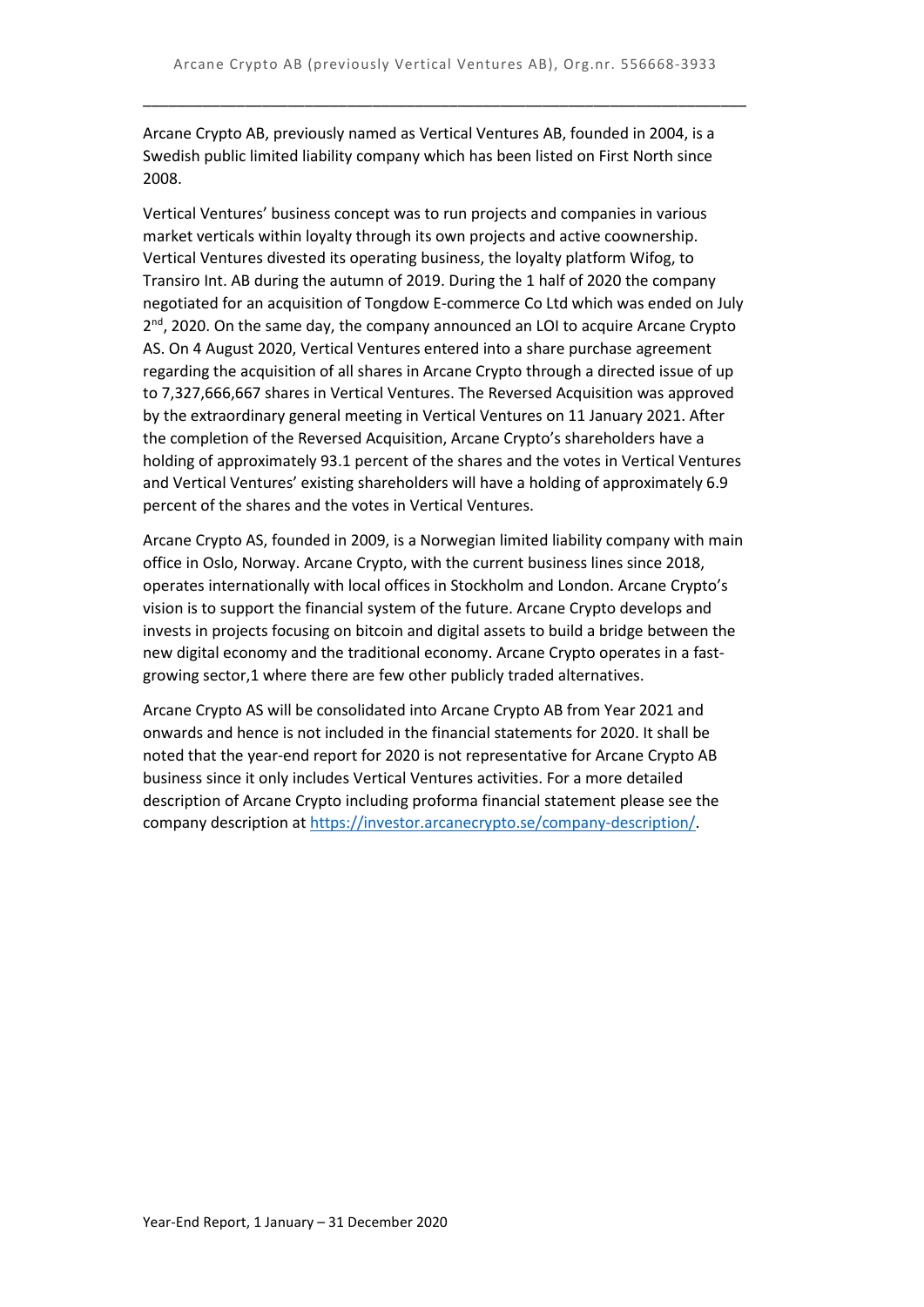## **YEAR-END REPORT 1 JANUARY – 31 DECEMBER 2020 ARCANE CRYPTO AB, (AT THAT TIME VERTICAL VENTURE AB (PUBL)) ORG.NR. 556668-3933**

## **QUARTER 4, 2020**

▪ Net sales during the quarter amounted to SEK 2,995 thousand (SEK 1,526 thousand).

▪ Profit before depreciation (EBITDA) during the quarter was SEK 2,460 thousand (-465 thousand).

▪ Operating profit (EBIT) was SEK 2,460 thousand during the quarter (-1,016 thousand).

▪ In connection with the acquisition of Arcane Crypto AS the company entered a re-listing process at Nasdaq First North. The re-listing process was successfully completed, and the company received a preliminary approval from Nasdaq on December 4th, 2020 conditioned upon that the acquisition became approved by an extra shareholder meeting. A notice for an extra shareholder meeting was called for to be held on January 11th, 2021.

## **QUARTER 1-4, 2020**

▪ Net sales for quarters 1-4 amounted to SEK 3,002 thousand (SEK 5,045 thousand)

▪ Profit before depreciation (EBITDA) for quarters 1-4 amounted to SEK 287 thousand (-17,655 thousand)

▪ Operating profit (EBIT) for quarters 1– 4 amounted to SEK 287 thousand (- 21,254 thousand)

▪ During Quarter 1-2 the company negotiated for an acquisition of Tongdow E-commerce Co Ltd which was ended on July 2<sup>nd</sup>, 2020. On the same day, the company announced an LOI to acquire Arcane Crypto AS. On 4 August 2020, Vertical Ventures entered into a share purchase agreement regarding the acquisition of all shares in Arcane Crypto through a directed issue of 7,327,666,667 shares in Vertical Ventures. During Quarter 3 the Company entered a re-listing process with Nasdaq First North.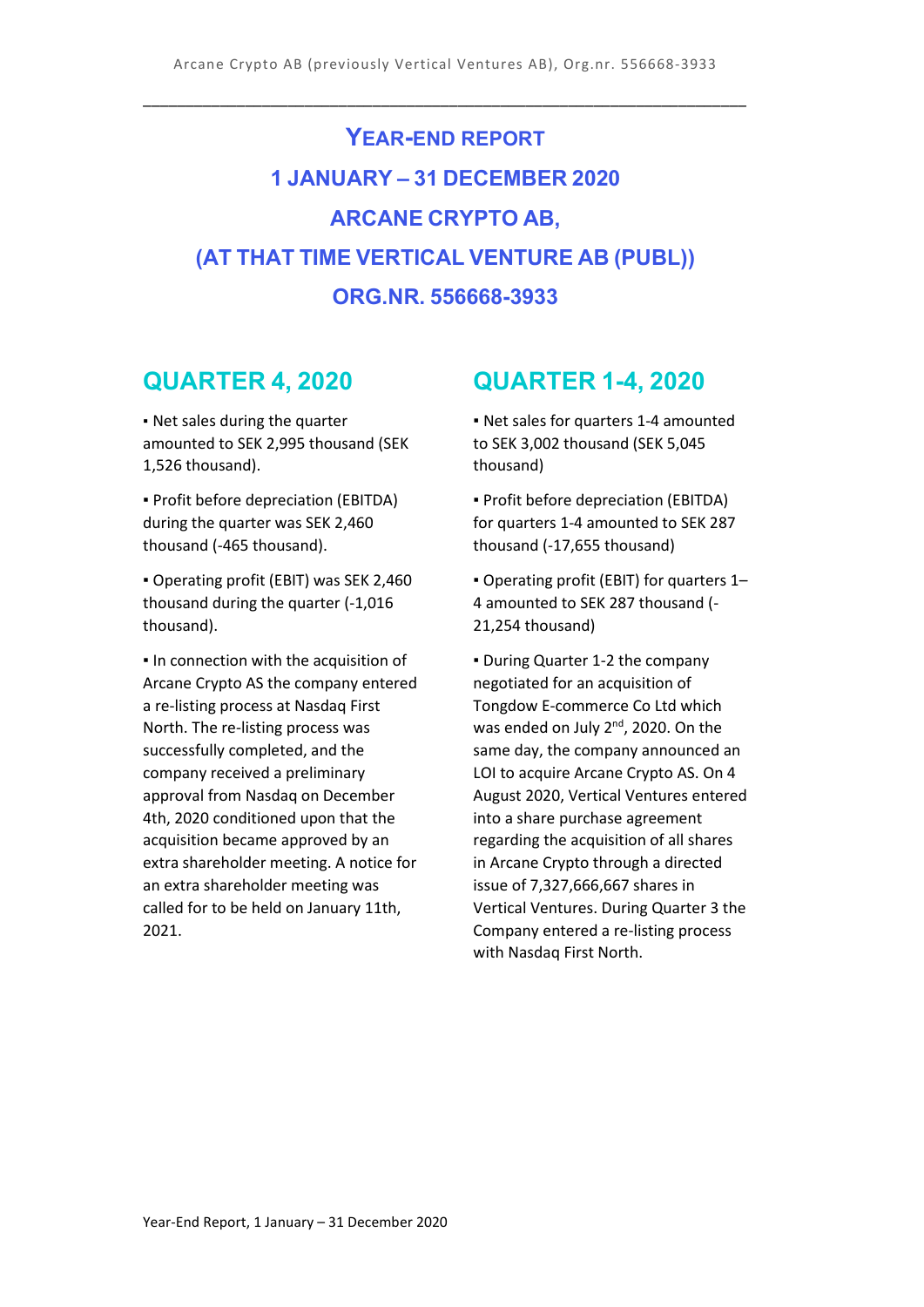## **SIGNIFICANT EVENTS POST YEAR-END**

An extra shareholders meeting was held on January  $11<sup>th</sup>$ , 2021 where:

- The AGM resolved to adopt new Articles of Association.
- **The AGM approved the acquisition of** all shares in Arcane Crypto AS.
- The AGM resolved on the election of Jonatan Raknes, Viggo Leisner, Kristian Kirkegaard and Anna Svahn as Board members for the period until the next Annual General Meeting and the election of Jonatan Raknes as Chairman of the Board. The new board of directors replaces Fredrik Crafoord, Jonas Litborn and Tommy Carlstedt, who have made their seats on the board available.
- The AGM resolved to authorize the Board to issue shares, warrants and / or convertibles. The purchase price in the Arcane transaction amounts to SEK 326,651,900 and has been paid through a new issue of 7,258,931,122 new shares in the Company at a subscription price of SEK 0.045 per share (the "Remuneration Shares"). The terms for the issue of the Remuneration Shares, which are addressed to the shareholders in Arcane Crypto AS, are set out in the notice convening the Extraordinary General Meeting that approved the Arcane transaction.
- **The new Board of Directors elected at** the Extraordinary General Meeting took office 14 January 2020 at the same date as the new shares was

registered with the Swedish Companies Registration Office, and Torbjørn Bull Jenssen was appointed CEO of the Company immediately thereafter.

- Vertical Ventures' AB change of name to Arcane Crypto AB was registered and the first day of trading with the new name were on 5th February 2021.
- The purchase of Arcane Crypto AS is accounted for as an in-kind acquisition, where acquisition price is set by the latest market price for the payment. The market price of Vertical Ventures' share on closing 11 January 2021 was SEK 0.235 per share equal to an acquisition price of SEK 1,832,765,828. Total market value of Vertical Ventures as of 11 January 2021 was SEK 126,917,014. The transaction is accounted for as a reversed takeover in the consolidated statements and Vertical Ventures is seen as the acquired company. The price for Arcane Crypto to purchase Vertical Ventures equals the market value of Vertical Ventures at the transaction date. As there are no operations in Vertical Ventures, the purchase price is recognized as a cost for being listed and cannot be allocated to goodwill, hence the acquisition price will be written down as another operating expense.
- Arcane Crypto AS ("Arcane") increases its ownership in Puremarkets Limited ("Puremarkets") to 37.5%, from 35%.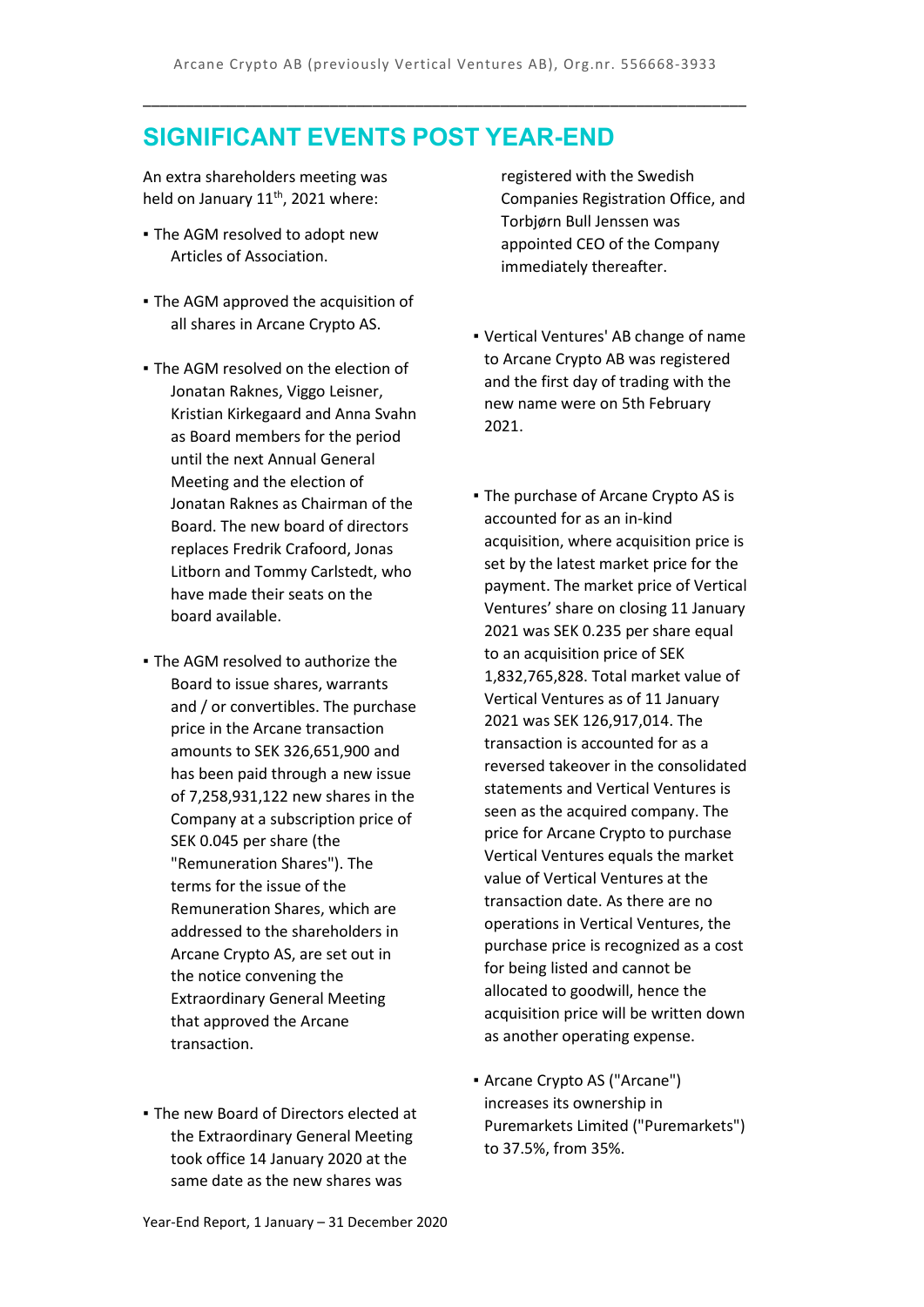▪ Arcane Crypto AB completed a directed equity issue where Lucerne Capital Management and Klein Invest AS subscribed for 99,000,000 new ordinary shares in the Company for a subscription price of SEK 0.5 per share (LCM to subscribe for 66,000,000 new shares and Klein Invest to subscribe for 33,000,000 new shares). LCM and Klein Invest will also subscribed for up to

49,500,000 warrants (LCM to subscribe for 33,000,000 new warrants and Klein Invest to subscribe for 16,500,000 new warrants). No was paid for the warrants. Each warrant shall entitle the holder to subscribe for one newly issued share in the Company for a period of 12 months after the issue of the warrants with a strike price of SEK 0.5 per share.

## **GROUP SUMMARY**

| The group in summary           |            | 2020        | 2019        | 2020        | 2019        |
|--------------------------------|------------|-------------|-------------|-------------|-------------|
|                                |            | Quarter 4   | Quarter 4   | 12 months   | 12 months   |
| Net sales                      | tkr        | 2 9 9 5     | 1526        | 3 0 0 2     | 5 0 4 5     |
| The result of the period       | tkr        | $-687$      | 2 3 5 0     | $-2.362$    | $-18295$    |
| <b>Balance sheet total</b>     | tkr        | 2 6 2 0     | 12 793      | 2620        | 12793       |
| Equity                         | tkr        | $-181$      | 2 1 8 2     | $-181$      | 2 1 8 2     |
| Earnings per share before and  |            | $-0,00$     | 0,00        | $-0,00$     | $-0,03$     |
| after dilution                 | <b>SEK</b> |             |             |             |             |
| Equity per share               | <b>SEK</b> | $-0,00$     | 0,00        | $-0,00$     | 0,00        |
| Number of shares at the end of |            | 540 072 401 | 540 072 401 | 540 072 401 | 540 072 401 |
| the period                     | st         |             |             |             |             |
| Share price at the end of the  |            | 0,15        | 0,02        | 0,15        | 0,02        |
| period                         | <b>SEK</b> |             |             |             |             |
| Solidity                       | %          | $-7%$       | 17%         | $-7%$       | 17%         |

## **CEO COMMENT**

Dear shareholders,

This interim report represents some of the final pieces of the old history of Vertical Venture AB. When you read this the reversed takeover has been completed at the name has been changed to Arcane Crypto AB, and the company is something completely different than described here in.

By becoming a listed company, we will get improved access to the capital market and increased recognition in the investor community and among other stakeholders. This makes us positioned for further growth. In addition, our ecosystem approach and infrastructure focus will benefit from opening to a wider investor base. In sum this creates a foundation for pursuing our vision to become the leading full service digital finance platform in Europe our mission to leverage digital currencies to revolutionize payments.

Torbjørn Bull Jenssen

CEO of Arcane Crypto AB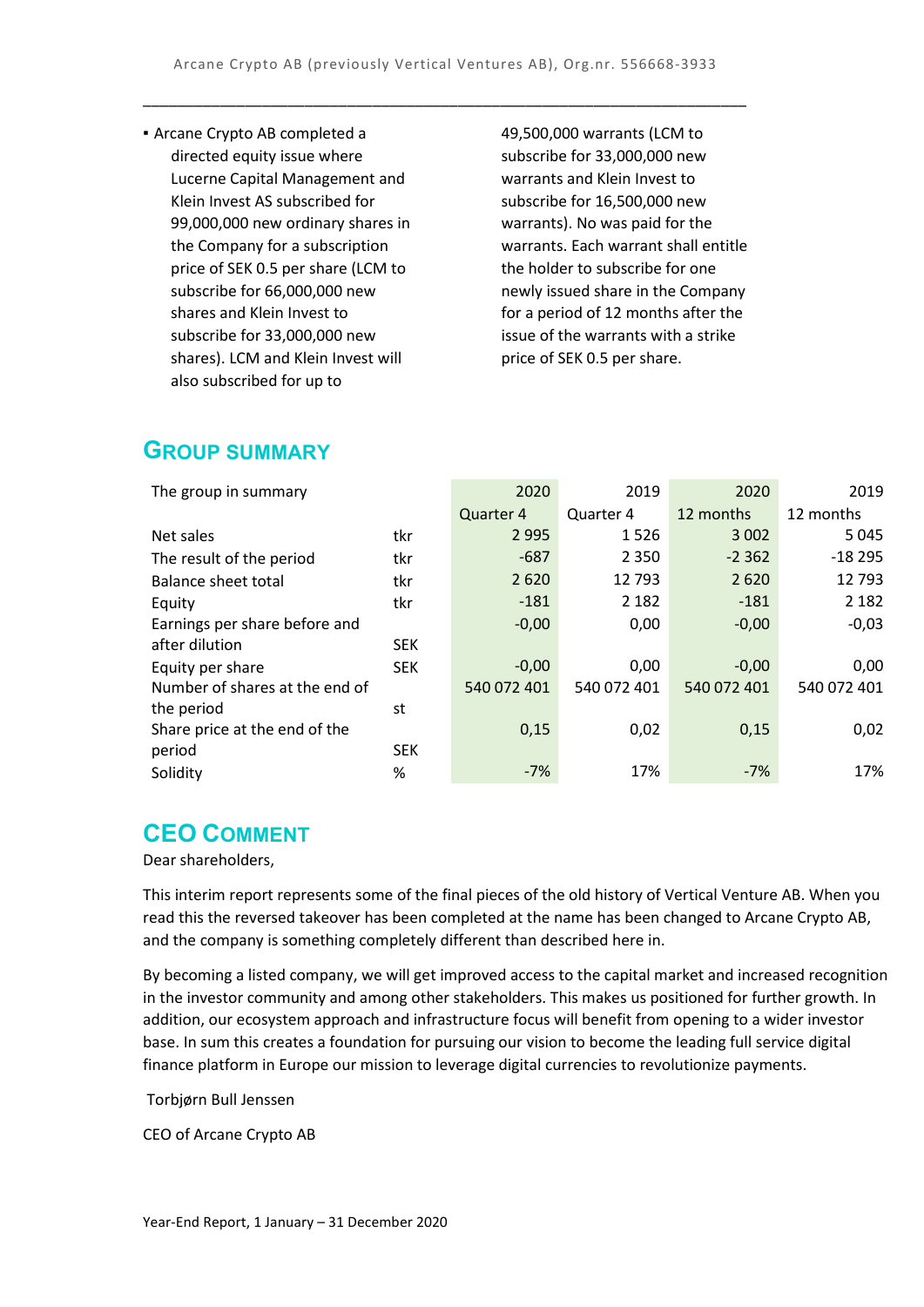## **INFORMATION ON OPERATIONS AND GROUP STRUCTURE**

Arcane Crypto AS, founded in 2009, is a Norwegian limited liability company with main office in Oslo, Norway. Arcane Crypto, with the current business lines since 2018, operates internationally with local offices in Stockholm and London.

Preliminary unaudited key figures related to Arcane Crypto AS group: Arcane Crypto AS group had a total revenue of TNOK 1 259 in Q4 2020, and a total revenue of TNOK 2 149 in 2020. TNOK 5 657 in transaction cost (legal and other costs related to the reverse acquisition and re-listing on Nasdaq First North) which, as of the company's trading updated released 16<sup>th</sup> of February was booked directly against equity, has been reclassified to the company profit and loss statement. EBITDA adjusted for transaction costs was TNOK -4 989 in Q4 and TNOK -12 544 for the full year 2020. EBITDA was TNOK -10 646 in Q4 and TNOK -18 201 for the full year 2020. Net result before tax adjusted for transaction costs was TNOK -4 146 in Q4 and TNOK -11 588 for the full year 2020. Net result before tax was TNOK - 9 802 in Q4 and TNOK - 17 245 for the full year 2020. As of 31. December. 2020 Arcane Crypto AS group had a total cash position of TNOK 18 712, total accounts payable of TNOK 6 245 and total equity of TNOK 33 733.

Revenue from associated companies and investments (Pure Digital (37.5%), Alphaplate (45%), LN Markets (7%) and Trijo (34%)) are not consolidated into Arcane Crypto AS group, however profit from participation in associated

companies will be consolidated into the group financials based on the equity method. None of these companies are currently profitable and Arcane Crypto AS has not received any positive P&L contribution from these investments in 2020.

Kaupang Krypto still pending closing, and hence not consolidated (Arcane Crypto has signed a conditional SPA to acquire Kaupang Krypto AS).

These numbers should be interpreted and read in conjunction with the proforma figures, as published in the company description published in connection with the reverse takeover transaction between Arcane Crypto AS and then Vertical Venture AB (publ). Arcane Crypto's vision is to support the financial system of the future. Arcane Crypto develops and invests in projects focusing on bitcoin and digital assets to build a bridge between the new digital economy and the traditional economy. Arcane Crypto operates in a fastgrowing sector,1 where there are few other publicly traded alternatives.

Arcane Crypto AS employs 15 people. and will be consolidated into Arcane Crypto AB Group from Year 2021 and onwards and hence is not included in the financial statements for 2020.

For a more detailed description of Arcane Crypto including proforma financial statement please see the company description at https://investor.arcanecrypto.se/comp any-description/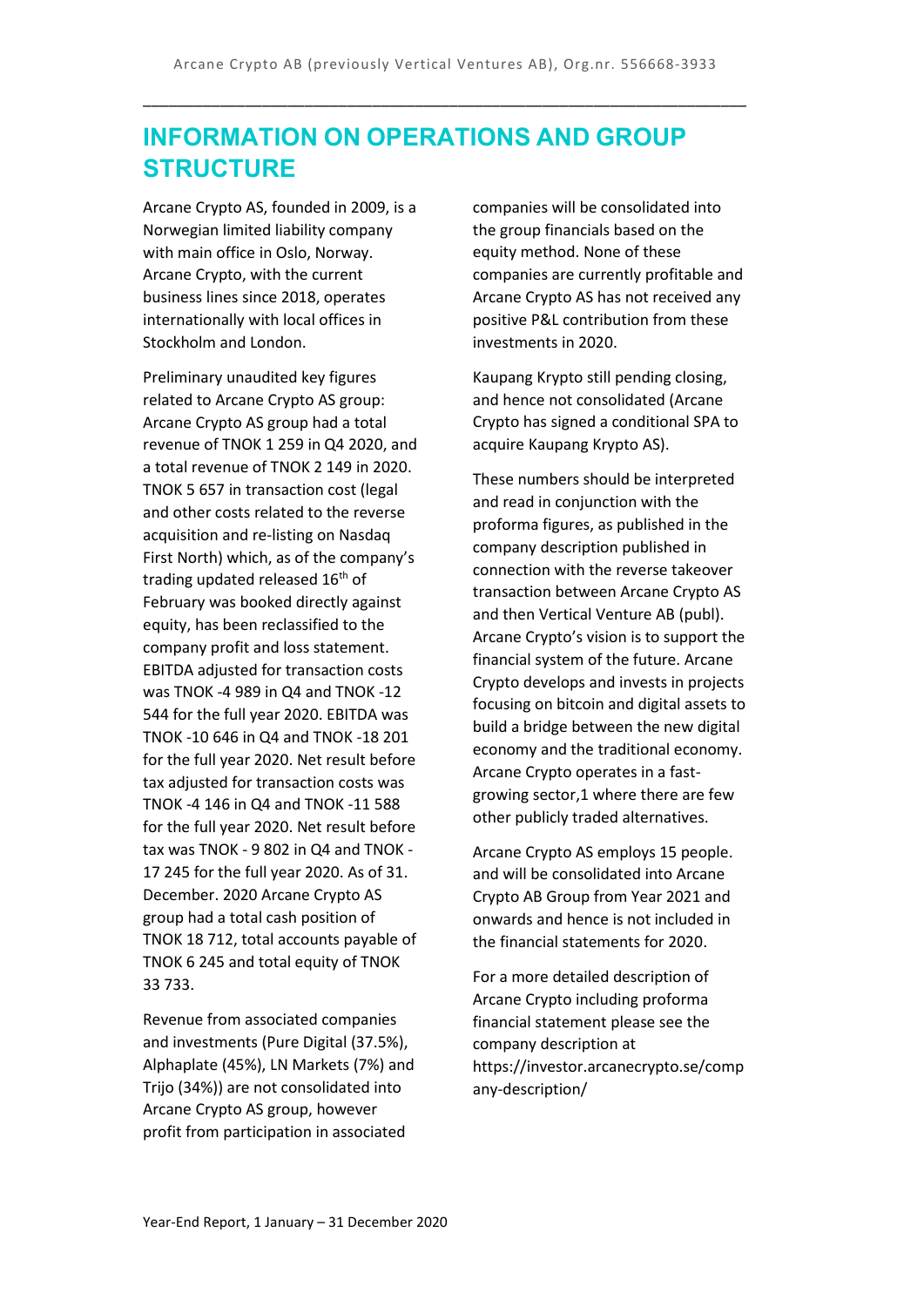### **FINANCIAL DEVELOPMENT - GROUP**

#### **Sales**

Net sales during the fourth quarter amounted to SEK 2,995 thousand (SEK 1,526 thousand). Net sales during quarters 1-4 amounted to SEK 3,002 thousand (5,045).

#### **Result**

Profit before depreciation (EBITDA) during the quarter was SEK 2,460 thousand (-465 KSEK). Profit before depreciation (EBITDA) for quarters 1-4 amounted to SEK 287 thousand (SEK - 17,655 thousand).

Operating profit (EBIT) was SEK 2,460 thousand (-1,016 thousand) during the quarter. Operating profit (EBIT) for quarters 1-4 amounted to SEK 287 thousand (-21,254 thousand).

The above financials are mainly related to that Vertical Ventures share is listed on Nasdaq First North and that the company changed their strategy late 2019 with the goal to acquire new business. During 2020 the company processed two acquisition projects, Tongdow an Arcane Crypto. Tongdow process was closed mid-year 2020 and Arcane Crypto was acquired after the year-end close. The Financial development in 2020 is not representative for the anticipated business of Arcane Crypto AB in 2021 and going forward.

#### **Investments**

Investments in intangible fixed assets during the quarter amounted to SEK 0 thousand (SEK 68 thousand). Investments in intangible fixed assets for quarters 1-4 amounted to SEK 0 thousand (SEK 829 thousand).

#### **Financing**

The cash balance at end of the period was SEK 198 thousand (SEK 242 thousand and the equity was SEK 1,414 thousand (SEK 2,182 thousand).

Including the direct share issue of SEK 49,500 thousand post balance day it is the Board's assessment that the existing working capital is more than sufficient to meet the Company's working capital and capital expenditure needs for at least the next twelve months as of the date of the Company Description.

#### **Cashflow**

At the beginning of 2020, the Group had SEK 242 thousand in cash and cash equivalents. At the end of the fourth quarter, 2020, the Group's cash and cash equivalents amounted to SEK 198 thousand.

#### **Equity**

At the beginning of 2020, the Group had SEK 2,182 thousand in equity being below the required level of 50% of registered share capital why the extra shareholder meeting in December 2019 resolved the matter which was registered at the Swedish Registration Office in the beginning of February 2020. At the end of the reporting period, the Group's equity amounted to SEK 1,414 thousand. All subsidiaries in the Group live up to the capital requirements according to the Swedish Companies Act for the reported period.

#### **Employees**

The number of employees in the Group at the end of the period was 0 person  $(1)$ .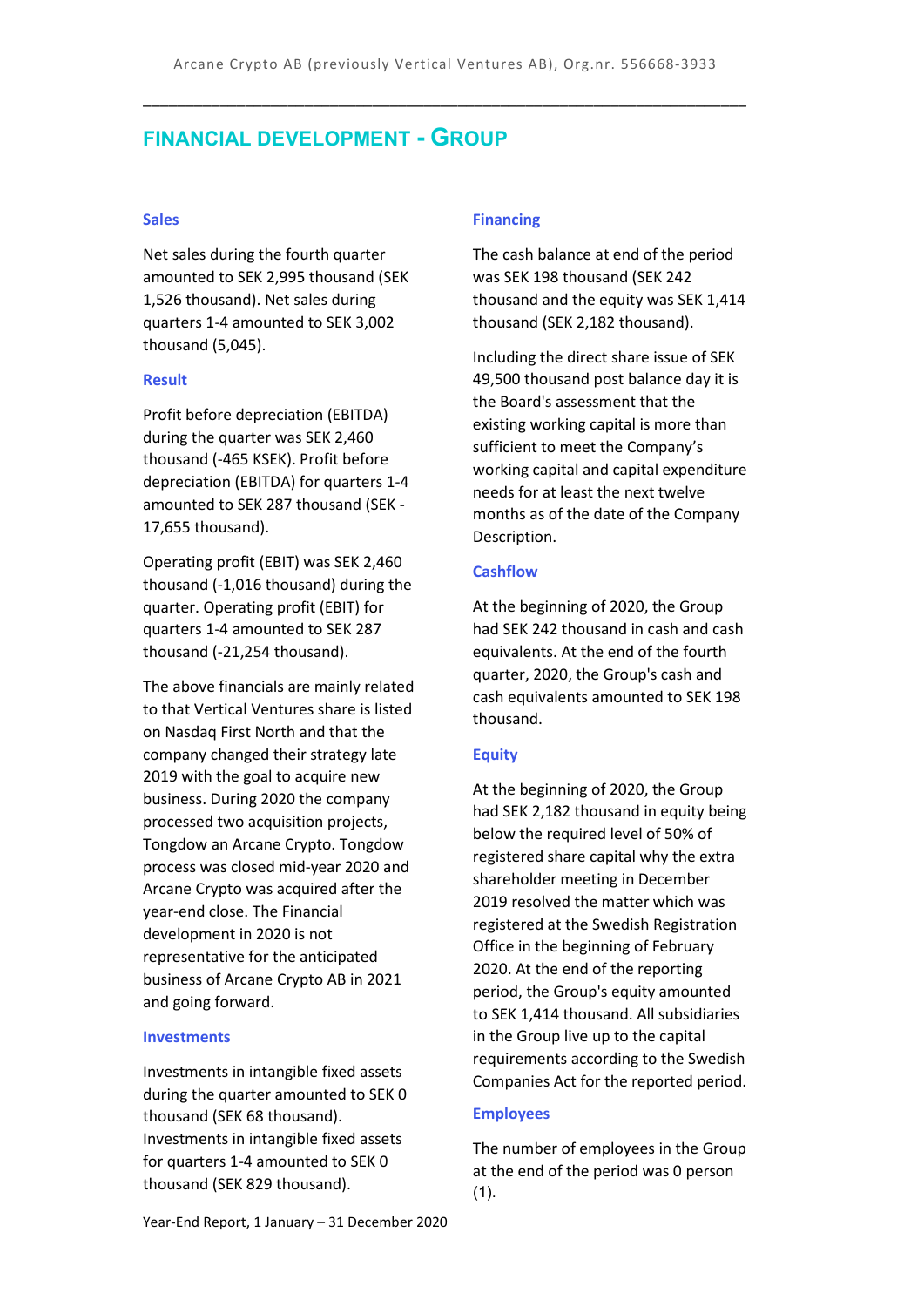## **FINANCIAL DEVELOPMENT – PARENT COMPANY**

#### **Sales**

Net sales during the fourth quarter amounted to SEK 3,000 thousand (SEK 327 thousand). Net sales during quarters 1-4 amounted to SEK 3,000 thousand (2,225).

#### **Result**

Profit before depreciation (EBITDA) during the quarter was SEK 2,488 thousand (-452 KSEK). Profit before depreciation (EBITDA) for quarters 1-4 amounted to SEK 333 thousand (SEK -14,773 thousand).

Operating profit (EBIT) was SEK 2,488 thousand (-1,003 thousand) during the quarter. Operating profit (EBIT) for quarters 1- 4 amounted to SEK 333 thousand (-26,762 thousand).

The above financials are mainly related to the previous business of Vertical Ventures and is not representative for the business of Arcane Crypto AB.

#### **Cashflow**

At the beginning of 2020, the Group had SEK 60 thousand in cash and cash equivalents. At the end of the fourth quarter, 2020, the Group's cash and cash equivalents amounted to SEK 160 thousand.

#### **Equity**

At the beginning of 2020, the Group had SEK 1,959 thousand in equity. At the end of the reporting period, the Group's equity amounted to SEK 1,241 thousand.

#### **Employees**

The number of employees in the Parent company at the end of the period was 0 person (1)

#### **ADDITIONAL INFORMATION**

#### **The Share**

The number of shares at the reporting date totals 540,072,401 shares. The shares are

traded under the short name ARCANE with ISIN code SE0007614722.

After the reporting date an extra shareholder meeting resolved a new article of association where the share capital may not be less than SEK 23,300,000 and not exceed SEK 93,200,000, and the number of shares may not be less than 6,400,000,000 and not exceed 25,600,000,000. The share capital amounts to approximately SEK 28,456,410,16, and there is a total of 7,799,003,523 shares outstanding in the company. The shares are denominated in SEK and each share has quotient value of approximately SEK 0.00365.

In february a direct share issue to two professional investors were resolved not yet being registered. Through the Directed Issues, the number of outstanding shares and votes will, upon full exercise of the warrants, increase by 148,500,000 from 7,799,003,523 to 7,947,503,523. The share capital will increase by SEK 541,835.50, from SEK 28,456,410.16 to SEK 28,998,245.65.

The company's shares are listed on the Nasdaq First North Growth Market. Mangold Fondkommission AB, telephone 08-503 015 50, ca@mangold.se, is the company's Certified Adviser.

#### **Transactions with related parties**

Loans totaling SEK 0,5 million have been raised to finance working capital from Crafoord Capital Partners AB, of which Fredrik Crafoord, the former Chairman of the Board, is the principal. The loans are raised on market terms, currently 1 % per month and will expire May 1st, 2021.

The sale of Wifog Sverige AB to Transiro Int. has been treated as a related party transaction and has therefore been approved by Extraordinary General Meetings in both Vertical Ventures and Transiro Int. Vertical Ventures held its Extraordinary General Meeting on November 21, 2019, Payment for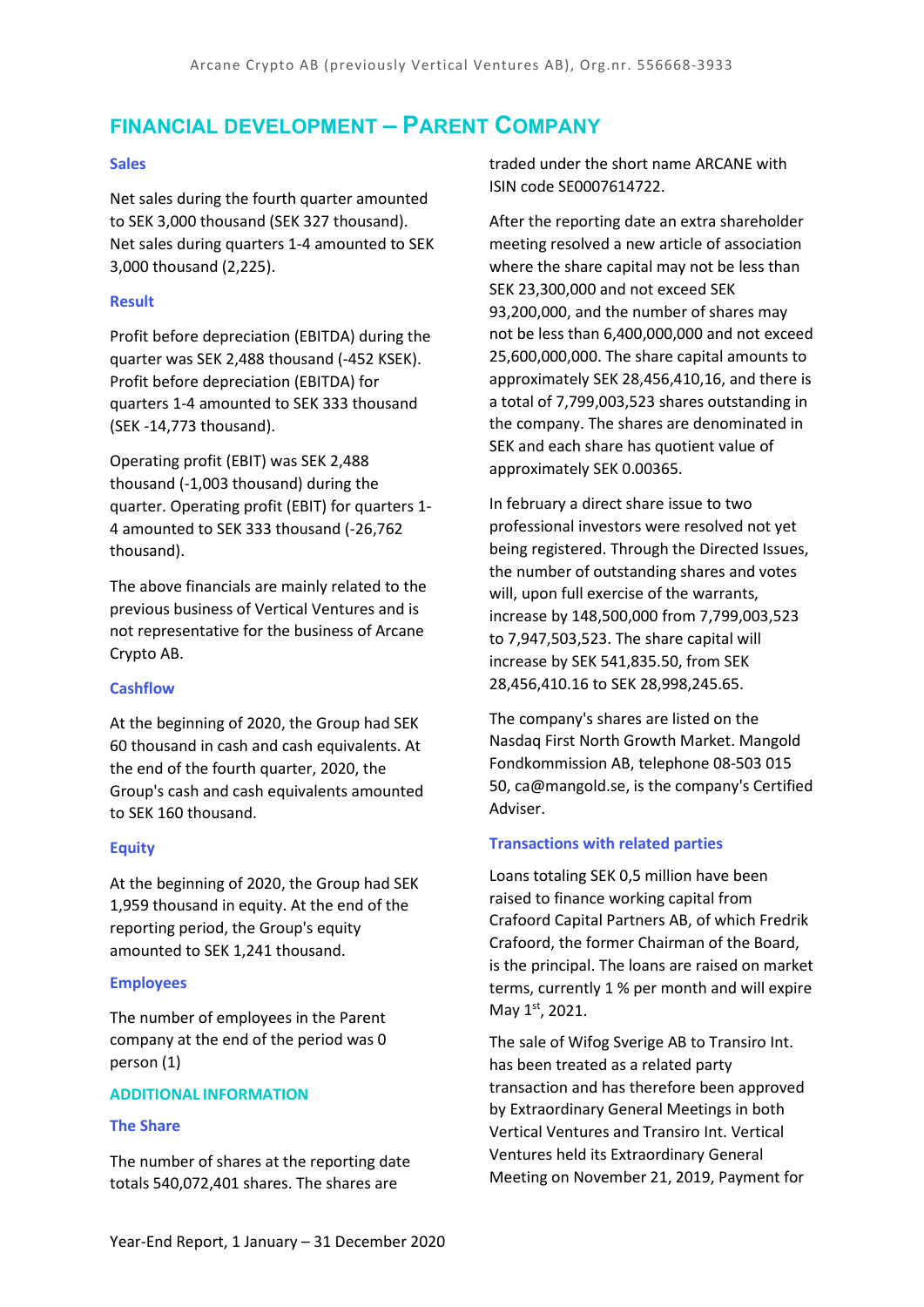Wifog Sverige AB has been made early 2021 through 100,000,000 newly issued shares in Transiro Int AB which is all sold as per balance date.

The previous CEO, Jonas Litborn, has through his own company Fortic AB invoiced the company SEK 675,000 for his services during 2020.

#### **Accounting principles**

The quarterly report has been prepared in accordance with the provisions of the Annual Accounts Act (K3) and in accordance with the First North Nordic Rulebook. In other respects, the same accounting principles and calculation methods have been used in the interim report as in the most recent annual report.

#### **Risks**

An investment in shares is associated with certain risks (investors are therefore

encouraged to particularly read the section" Risk factors"). When an investor makes an investment decision, he or she must rely on his or her own analysis of the Company, including present facts and risks. Prior to an investment, potential investors ought to consult their own professional advisors to diligently evaluate an investment consideration. No individual has been authorized to provide any information or make any other statements other than those included in the Company Description. If given or made, such information or representation may not be relied upon as having been authorized by the Company nor should the Company be held responsible for such information or statements.

For a more detailed description of risks please view the company scription at [www.investor.arcanecrypto.se](http://www.investor.arcanecrypto.se/)

## **STATEMENT OF THE BOARD OF DIRECTORS**

The Board of Directors and the CEO of Vertical Ventures AB (publ) assure that the interim report provides a fair overview of the company's operations, position and results and describes significant risks and uncertainties that the company faces.

Stockholm 2021-02-26

Arcane Crypto AB

Torbjørn Bull Jenssen Jonatan Raknes

*CEO Chairman of the Board*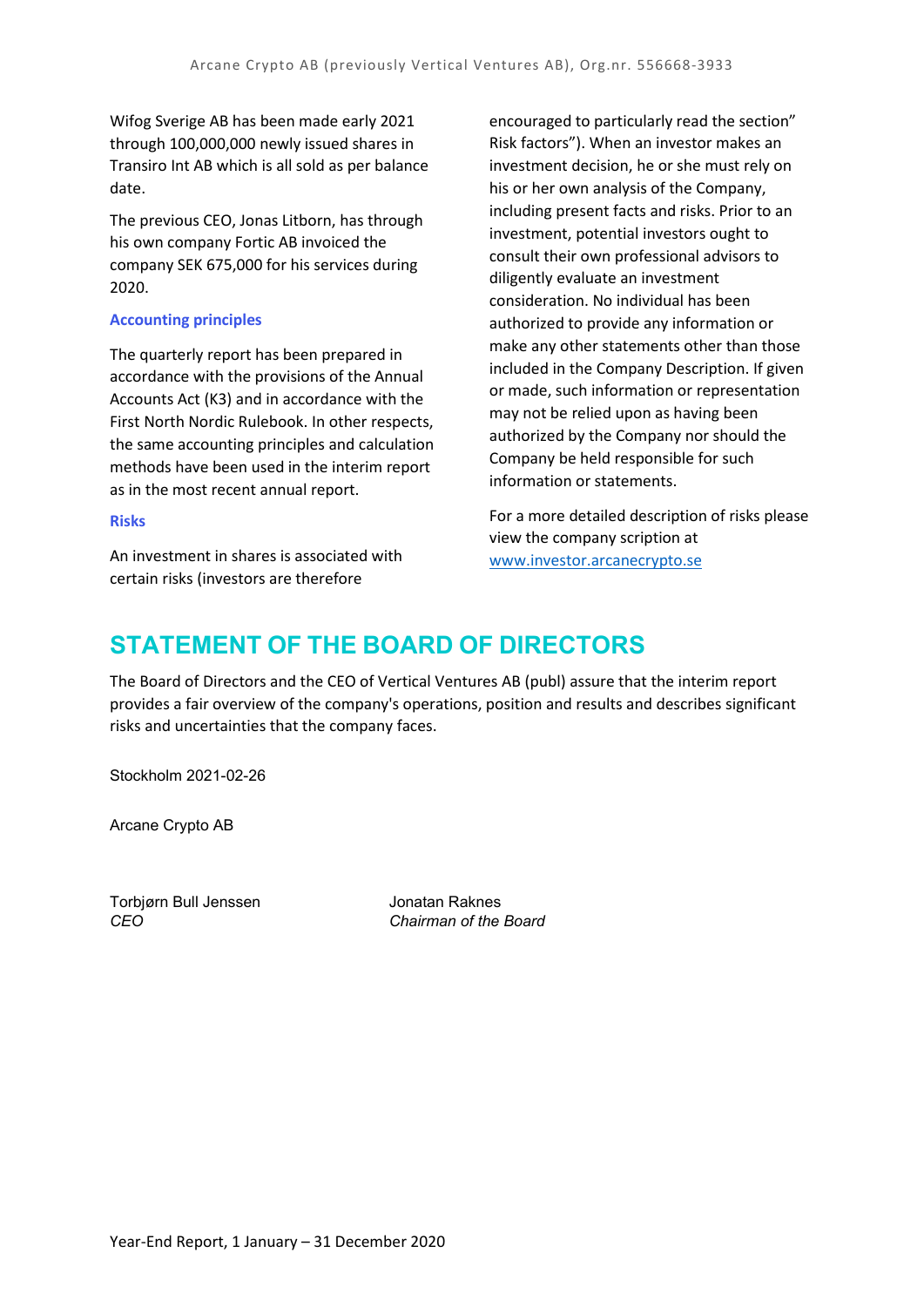#### **Auditor Review**

The year-end report has not been reviewed by the company auditor.

#### **Contact**

#### **For further information, please contact:**

Torbjørn Bull Jenssen, CEO, Arcane Crypto AB e-mail: post@arcanecrypto.se web: investor.arcanecrypto.se

#### **Financial Calendar**

#### APRIL 23, 2021

• Annual Report 2020

#### MAY 07, 2021

- Annual General Meeting
- Interim report Q1 2021

#### AUGUST 13, 2021

• Interim report Q2 2021

#### OCTOBER 29 2021

• Interim report Q3 2021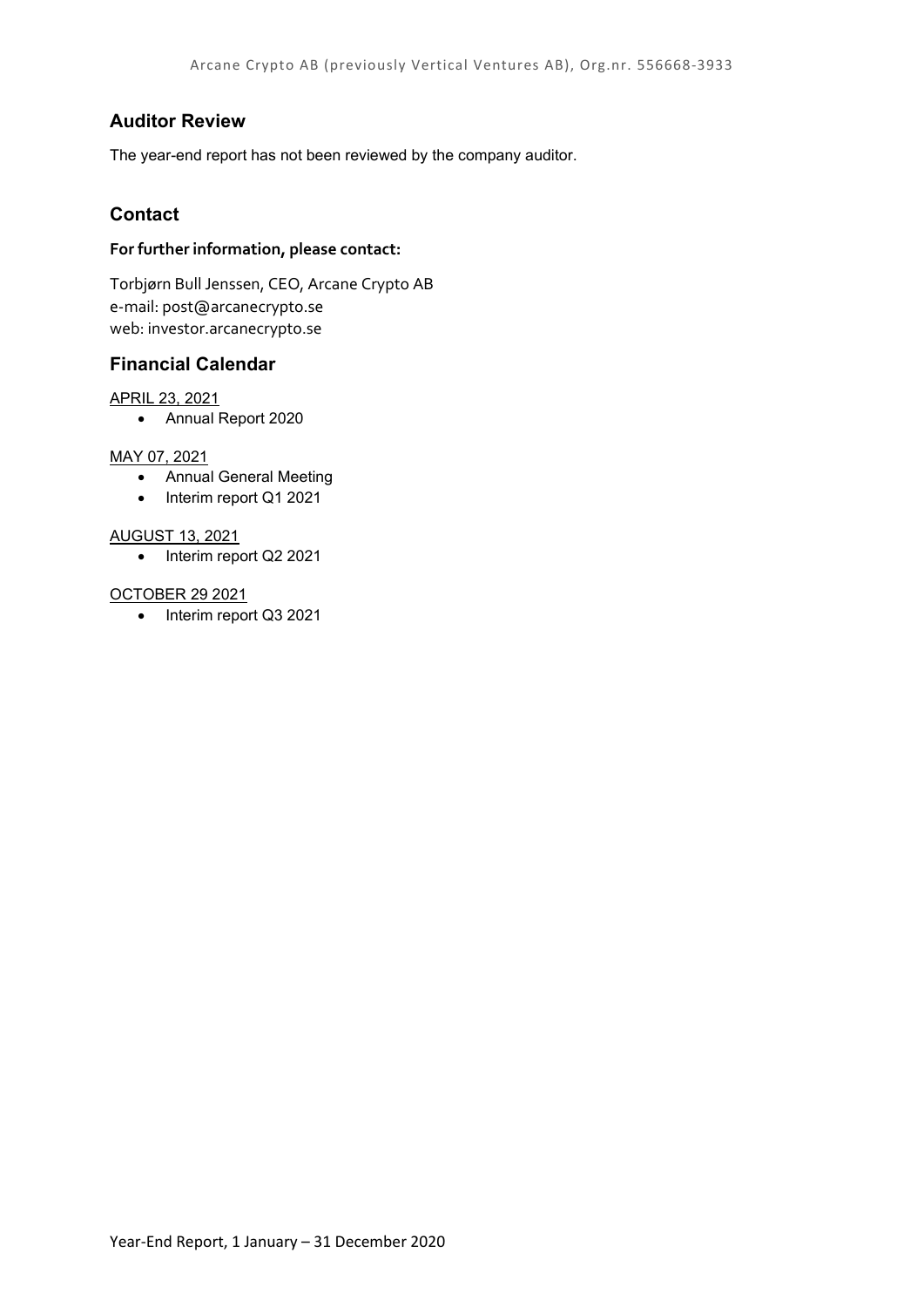## **GROUP INCOME STATEMENT**

| CONSOLIDATED INCOME STATEMENT                 | 2020      | 2019      | 2020      | 2019      |
|-----------------------------------------------|-----------|-----------|-----------|-----------|
| <b>TSEK</b>                                   | Quarter 4 | Quarter 4 | 12 months | 12 months |
|                                               |           |           |           |           |
| Net sales                                     | 2 9 9 5   | 1526      | 3 0 0 2   | 5 0 4 5   |
| Activated work for own account                |           | 68        |           | 775       |
| Other operating income                        | 6         |           | 6         | 3612      |
| Amount                                        | 3 0 0 1   | 1594      | 3 0 0 8   | 9432      |
|                                               |           |           |           |           |
| <b>Operating expenses</b>                     |           |           |           |           |
| Direct costs                                  |           | $-748$    |           | $-2753$   |
| Other external expenses                       | $-2206$   | $-797$    | $-4501$   | $-17685$  |
| Personnel costs                               | 70        | $-514$    | 185       | $-3044$   |
| Earnings before depreciation and amortization | 865       | $-465$    | $-1308$   | $-14050$  |
| (EBITDA)                                      |           |           |           |           |
|                                               |           |           |           |           |
| Depreciation and write-downs of intangible    |           | $-551$    |           | $-3599$   |
| fixed assets                                  |           |           |           |           |
| Operating profit                              | 865       | $-1016$   | $-1308$   | $-17649$  |
|                                               |           |           |           |           |
| Profit from financial items                   |           |           |           |           |
| Profit divestment group company               |           | 3 6 0 5   |           |           |
| Interest income and similar income items      |           |           | 669       |           |
| Interest expenses and similar income items    | $-1552$   | $-239$    | $-1723$   | $-646$    |
| <b>Total financial items</b>                  | $-1552$   | 3 3 6 6   | $-1054$   | $-646$    |
|                                               |           |           |           |           |
| Profit after financial items                  | $-687$    | 2 3 5 0   | $-2362$   | $-18295$  |
|                                               |           |           |           |           |
| Profit before tax                             | $-687$    | 2 3 5 0   | $-2362$   | $-18295$  |
|                                               |           |           |           |           |
| Tax on profit for the period                  |           |           |           |           |
| The result of the period                      | $-687$    | 2 3 5 0   | $-2362$   | $-18295$  |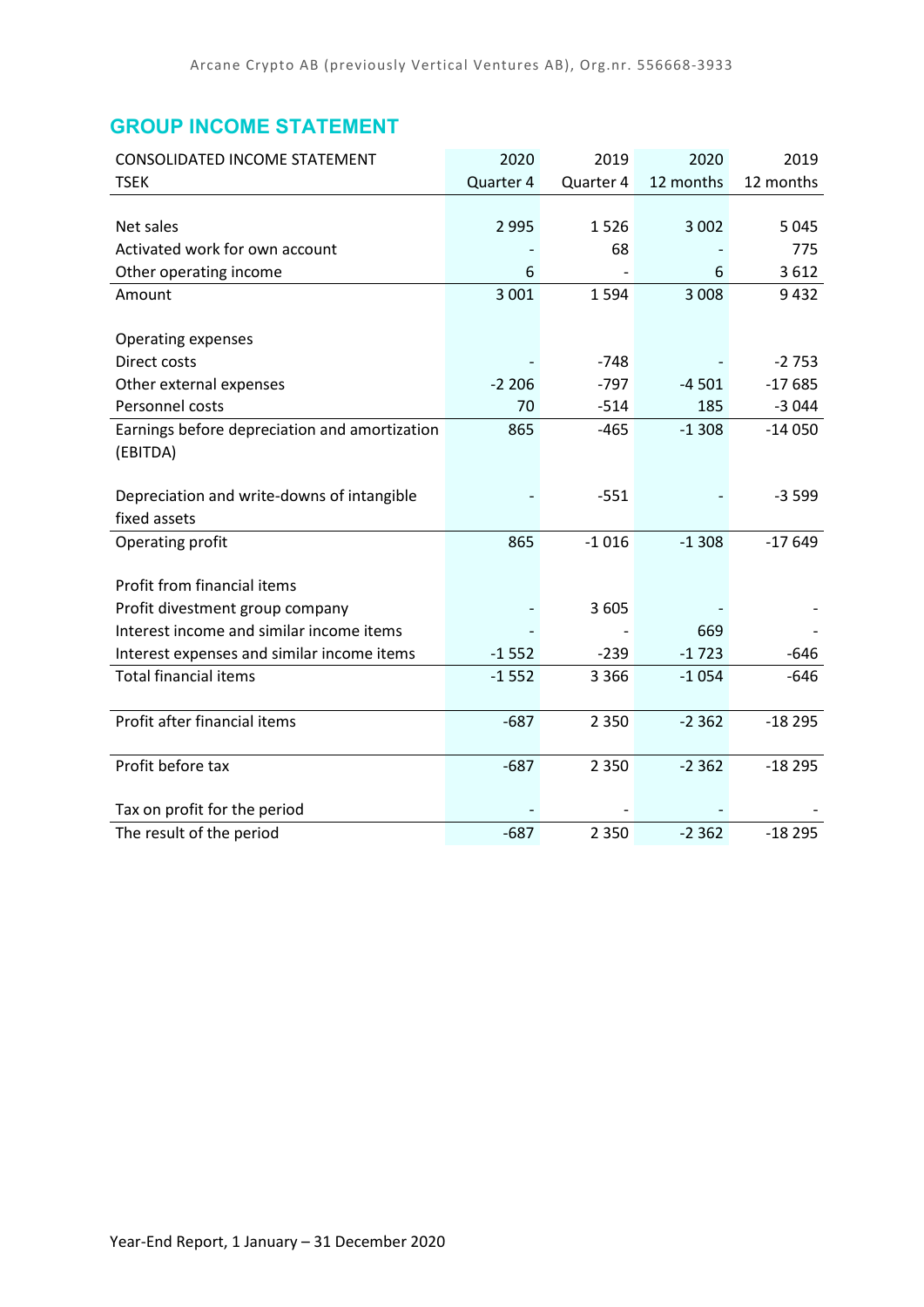## **GROUP BALANCE SHEET**

| <b>CONSOLIDATED BALANCE SHEET</b>          | 2020-12-31 | 2019-12-31 |
|--------------------------------------------|------------|------------|
| <b>TSEK</b>                                |            |            |
| <b>ASSETS</b>                              |            |            |
| <b>Fixed assets</b>                        |            |            |
| Intangible assets                          | 0          | 0          |
| <b>Financial assets</b>                    | 0          | 0          |
| <b>Total fixed assets</b>                  | $\Omega$   | 0          |
|                                            |            |            |
| <b>Current assets</b>                      |            |            |
| Receivables                                | 2422       | 12 5 5 1   |
| Cash and bank balances                     | 198        | 242        |
| <b>Total current assets</b>                | 2620       | 12793      |
|                                            |            |            |
| <b>TOTAL ASSETS</b>                        | 2620       | 12793      |
|                                            |            |            |
| Equity                                     |            |            |
| Share capital                              | 1971       | 27 004     |
| Other contributed capital                  | 87 441     | 87 441     |
| Other equity including profit for the year | $-89593$   | $-112263$  |
| Total equity                               | $-181$     | 2 1 8 2    |
|                                            |            |            |
| Liabilities                                |            |            |
| Long-term liabilities                      | 0          | 0          |
| <b>Current liabilities</b>                 | 2 8 0 1    | 10611      |
| Total short-term liabilities               | 2 8 0 1    | 10 611     |
|                                            |            |            |
| TOTAL EQUITY AND LIABILITIES               | 2620       | 12793      |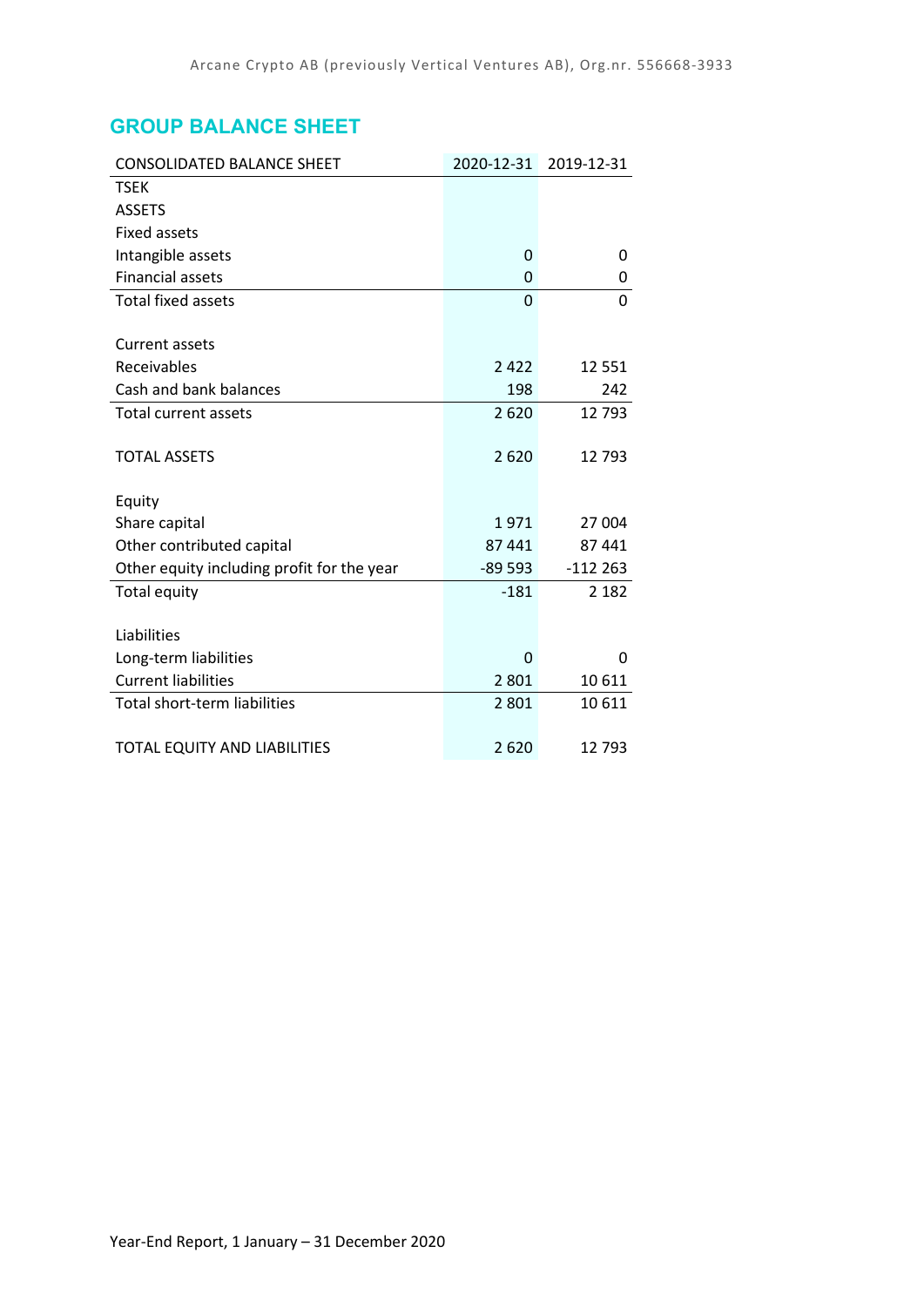## **GROUP CASHFLOW STATEMENT**

| <b>GROUP CASH FLOW</b>                       | 2020      | 2019      | 2020      | 2019      |
|----------------------------------------------|-----------|-----------|-----------|-----------|
| <b>TSEK</b>                                  | Quarter 4 | Quarter 4 | 12 months | 12 months |
|                                              |           |           |           |           |
| Operating profit                             | 865       | $-1016$   | $-1308$   | $-17649$  |
| Adjustments for items that are not           | $-586$    | 583       | $-1354$   | 13 142    |
| included in cash flow                        |           |           |           |           |
|                                              |           |           |           |           |
| Interest received                            |           |           |           |           |
| Interest paid                                | $-32$     | $-239$    | $-184$    | $-2058$   |
|                                              |           |           |           |           |
| Cash flow from operating activities before   | 247       | $-672$    | $-2846$   | $-6565$   |
| changes in working capital                   |           |           |           |           |
|                                              |           |           |           |           |
| Increase / decrease in operating             | $-2853$   | 2 1 8 6   | $-673$    | $-1514$   |
| receivables                                  |           |           |           |           |
| Increase / decrease in operating liabilities | 210       | $-2002$   | $-7810$   | 2857      |
| Change in working capital                    | $-2643$   | 184       | $-8483$   | 1 3 4 3   |
| Cash flow from operating activities          | $-2396$   | $-488$    | $-11329$  | $-5222$   |
|                                              |           |           |           |           |
| Investment activities                        |           |           |           |           |
| Acquisition of intangible / financial fixed  |           | $-14$     | $-494$    | $-775$    |
| assets                                       |           |           |           |           |
| Sale of intangible / financial fixed assets  | 900       |           | 11 296    |           |
| Cash flow from investing activities          | 900       | $-14$     | 10 802    | $-775$    |
|                                              |           |           |           |           |
| Financing activities                         |           |           |           |           |
| Rights issue                                 |           |           |           | 6 1 9 9   |
| Issue costs                                  |           |           |           | $-115$    |
| <b>Borrowings</b>                            |           | 1050      | 1500      | 3 4 5 0   |
| Repayment of loans                           |           | -464      | $-1017$   | $-3878$   |
| Cash flow from financing activities          |           | 586       | 483       | 5656      |
|                                              |           |           |           |           |
| Increase / decrease in cash and cash         | $-1496$   | 84        | $-44$     | $-341$    |
| equivalents                                  |           |           |           |           |
| Cash and cash equivalents at the beginning   | 1693      | 158       | 242       | 583       |
| of the year                                  |           |           |           |           |
| Cash and cash equivalents at the end of      | 198       | 242       | 198       | 242       |
| the period                                   |           |           |           |           |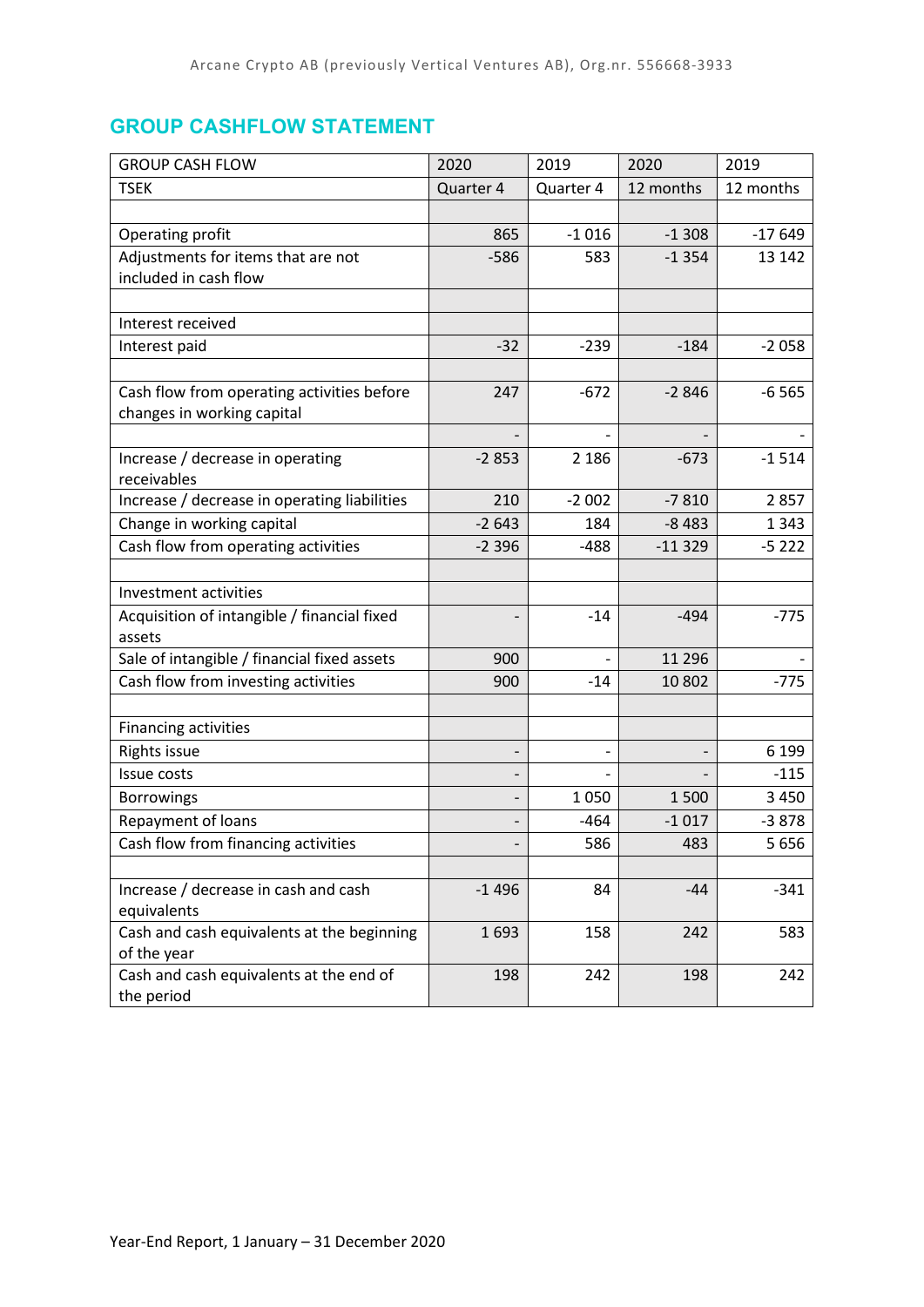## **GROUP CHANGES IN EQUITY**

| <b>TSEK</b>                |          |       | Sharecapital Other contributed equity Other equity incl. Profit for the year | Total Equity |
|----------------------------|----------|-------|------------------------------------------------------------------------------|--------------|
| Equity 2019-12-31          | 27 004   | 87441 | $-112263$                                                                    | 2 1 8 2      |
|                            |          |       |                                                                              |              |
| Reduction of share capital | $-25033$ |       | 25 033                                                                       | ΟI           |
| The result of the period   |          |       | $-2.362$                                                                     | $-2362$      |
| Equity 2020-12-31          | 1971     | 87441 | -89 592                                                                      | $-180$       |

## **PARENT COMPANY INCOME STATEMENT**

| PARENT COMPANY INCOME STATEMENT               | 2020      | 2019      | 2020      | 2019         |
|-----------------------------------------------|-----------|-----------|-----------|--------------|
| <b>TSEK</b>                                   | Quarter 4 | Quarter 4 | 12 months | 12 months    |
|                                               |           |           |           |              |
| Net sales                                     | 3 0 0 0   | 327       | 3 0 0 0   | 2 2 2 5      |
| Activated work for own account                | 0         | 68        | 0         | 775          |
| Amount                                        | 3 0 0 0   | 395       | 3 000     | 3 0 0 0      |
|                                               |           |           |           |              |
| Operating expenses                            |           |           |           |              |
| Other external expenses                       | $-583$    | $-905$    | $-2409$   | $-17691$     |
| Personnel costs                               | 71        | 58        | $-258$    | -82          |
| Earnings before depreciation and amortization | 2 4 8 8   | $-452$    | 333       | $-14773$     |
| (EBITDA)                                      |           |           |           |              |
|                                               |           |           |           |              |
| Depreciation and write-downs of intangible    | 0         | $-551$    | 0         | $-11989$     |
| fixed assets                                  |           |           |           |              |
| Operating profit                              | 2 4 8 8   | $-1003$   | 333       | $-26762$     |
|                                               |           |           |           |              |
| Profit from financial items                   |           |           |           |              |
| Profit from shares in group companies         | 0         | 1733      | $\Omega$  | $-15473$     |
| Interest income and similar income items      | 0         | 0         | 669       | <sup>0</sup> |
| Interest expenses and similar income items    | $-1553$   | $-237$    | $-1720$   | $-638$       |
| <b>Total financial items</b>                  | $-1553$   | 1496      | $-1051$   | $-16111$     |
|                                               |           |           |           |              |
| Profit after financial items                  | 935       | 493       | $-718$    | $-42873$     |
|                                               |           |           |           |              |
| Profit before tax                             | 935       | 493       | $-718$    | $-42873$     |
|                                               |           |           |           |              |
| Tax on profit for the period                  | 0         | 0         | 0         | 0            |
| The result of the period                      | 935       | 493       | $-718$    | $-42873$     |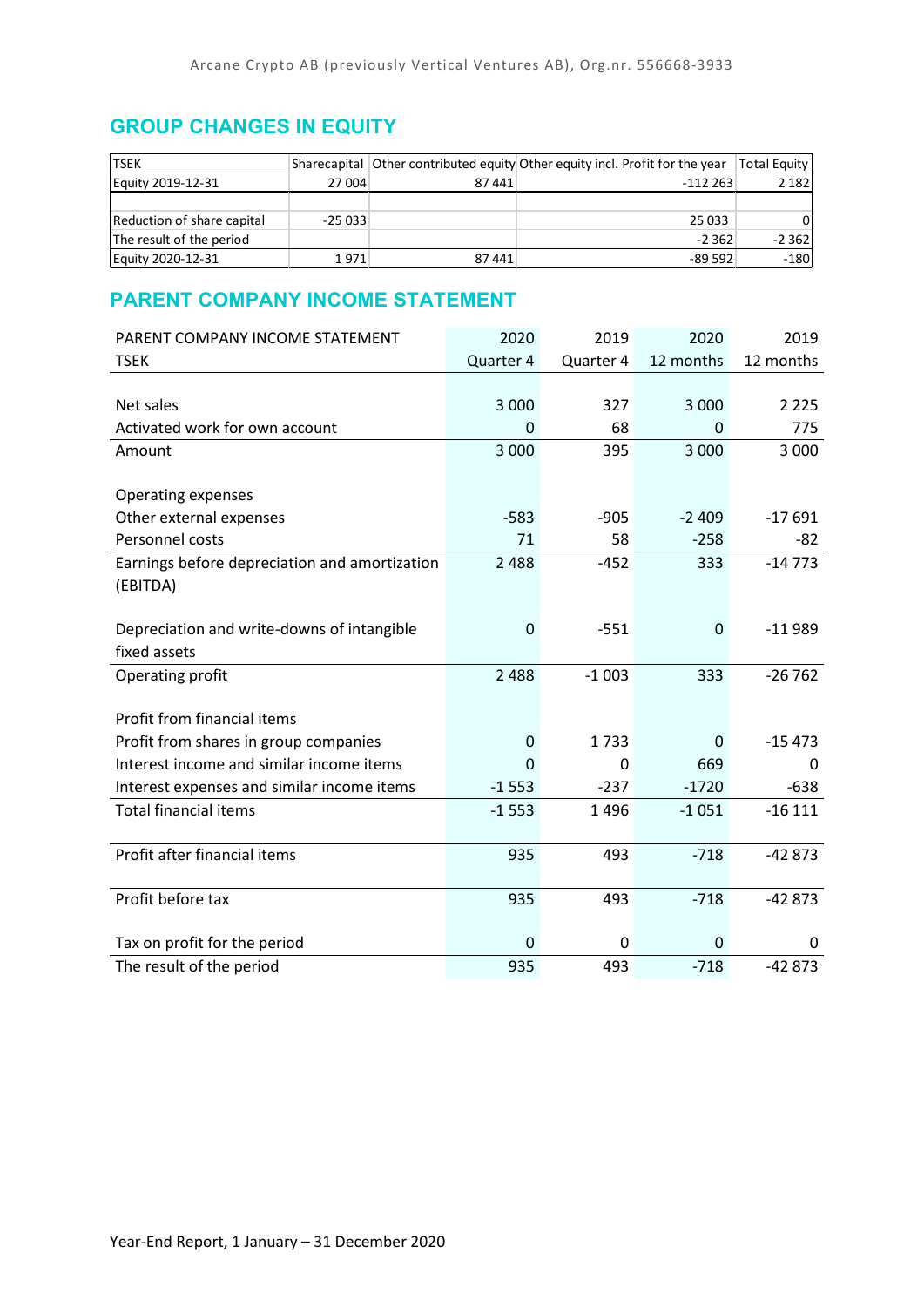## **PARENT COMPANY BALANCE SHEET**

| PARENT COMPANY'S BALANCE SHEET | 2020-12-31 | 2019-12-31 |
|--------------------------------|------------|------------|
| <b>TSEK</b>                    |            |            |
| <b>ASSETS</b>                  |            |            |
| <b>Fixed assets</b>            |            |            |
| Intangible assets              | 0          | 0          |
| <b>Financial assets</b>        | 900        | 100        |
| <b>Total fixed assets</b>      | 900        | 100        |
|                                |            |            |
| Current assets                 |            |            |
| Receivables                    | 3 9 6 7    | 12 5 5 6   |
| Cash and bank balances         | 160        | 60         |
| <b>Total current assets</b>    | 4 1 2 7    | 12 6 16    |
|                                |            |            |
| <b>TOTAL ASSETS</b>            | 5 0 2 7    | 12716      |
|                                |            |            |
| Equity                         |            |            |
| Share capital                  | 1971       | 27 004     |
| Share premium fund             | 319 114    | 319 114    |
| Balanced gain or loss          | $-319126$  | $-301286$  |
| The result of the period       | $-718$     | $-42873$   |
| Total equity                   | 1 2 4 1    | 1959       |
|                                |            |            |
| Liabilities                    |            |            |
| Long-term liabilities          | $\Omega$   | 0          |
| <b>Current liabilities</b>     | 3786       | 10757      |
| Total short-term liabilities   | 3786       | 10757      |
|                                |            |            |
| TOTAL EQUITY AND LIABILITIES   | 5 0 2 7    | 12716      |

### **NOTE 1 – NUMBER OF SHARES**.

The average number of shares for the fourth quarter and for quarters 1-4 amounts to:

|                          | 2020        | 2019        | 2020        | 2019        |
|--------------------------|-------------|-------------|-------------|-------------|
|                          | Quarter 4   | Quarter 4   | 12 months   | 12 months   |
| Number of shares         | 540 072 401 | 540 072 401 | 540 072 401 | 540 072 401 |
| Average number of shares |             |             |             |             |
| -before dilution         | 540 072 401 | 540 072 401 | 540 072 401 | 492 669 279 |
| -after dilution          | 540 072 401 | 540 072 401 | 540 072 401 | 492 669 279 |